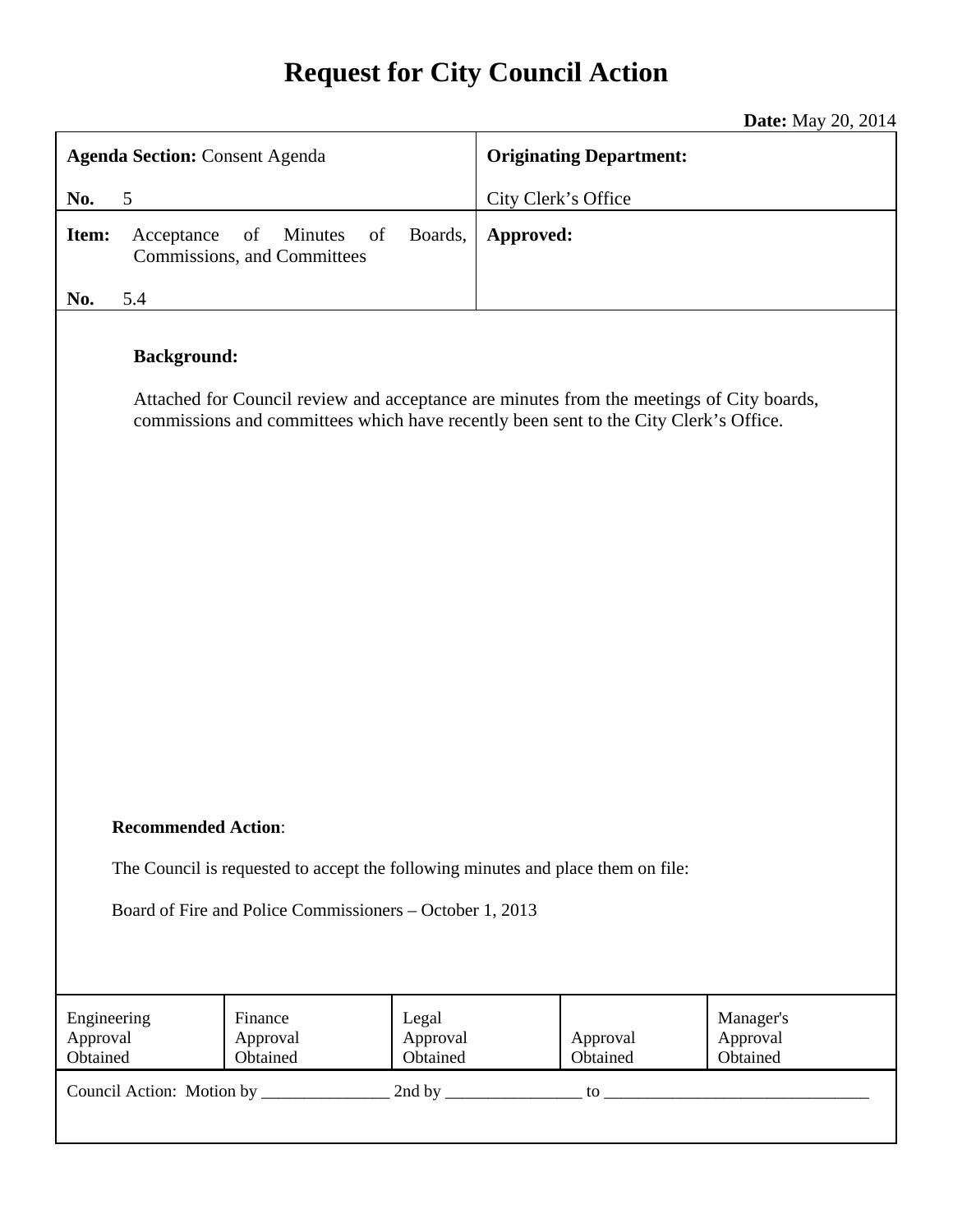

## **BOARD OF FIRE AND POLICE COMMISSIONERS October 1, 2013**

The City of Carbondale's Board of Fire and Police Commissioners held a meeting on Tuesday, October 1, 2013, in Room 103 of the Civic Center, 200 S. Illinois Avenue. Chairman Harvey Welch called the meeting to order at 8:20 a.m. with the following-named members of the Board present/absent:

## **Roll Call**

Present: Commissioner Jack Whitlock, Commissioner Luanne Brown, Commissioner Janet Vaught, Commissioner Kerry Braswell and Chairman Harvey Welch

Absent: None

Also present were Deputy City Clerk Alicia Burtley, Administrative Services Director Deborah McCoy and Police Chief Jody O'Guinn.

#### **2. Approval of Minutes**

Commissioner J. Whitlock moved, Commissioner K. Braswell seconded, to approve Minutes from the June 17, 2013 meeting. DISCUSSION: Commissioner L. Brown had a question with regard to Fire Chief J. Michalesko's averaging concerns of the firefighter exams. Deputy City Clerk A. Burtley relayed no formal action was taken. VOTE: Commissioner J. Whitlock, Commissioner L. Brown and Commissioner K. Braswell voted Aye. Commissioner J. Vaught voted Present. Motion declared carried.

# **3. Closed Meeting to Conduct Oral Interview Examinations of Entry-Level Police Officer Candidates**

Commissioner K. Braswell moved, Commissioner J. Whitlock seconded, that the Board hold a closed meeting for the purpose of discussing the appointment, employment, compensation, discipline, performance, or dismissal of specific employees pursuant to 5 ILCS  $120/2(c)(1)$ , specifically to conduct Oral Interviews of Entry-Level Police Officer candidates. VOTE: All voted Aye; motion declared carried. Open session recessed at 8:25 a.m. Chairman H. Welch excused himself from the meeting at 10:15 a.m., Commissioner J. Whitlock chaired the remaining morning session of the meeting.

Of the twenty-one (21) candidates scheduled, all were in attendance for the oral examinations. However, one (1) candidate was disqualified due to insufficient credit hours. During the meeting, one 15 minute break was taken. An hour and a half lunch break was held from 11:30 a.m. to 1:00 p.m. Chairman H. Welch returned for the afternoon session. Commissioner L. Brown and Chief Jody O'Guinn did not return for the afternoon session.